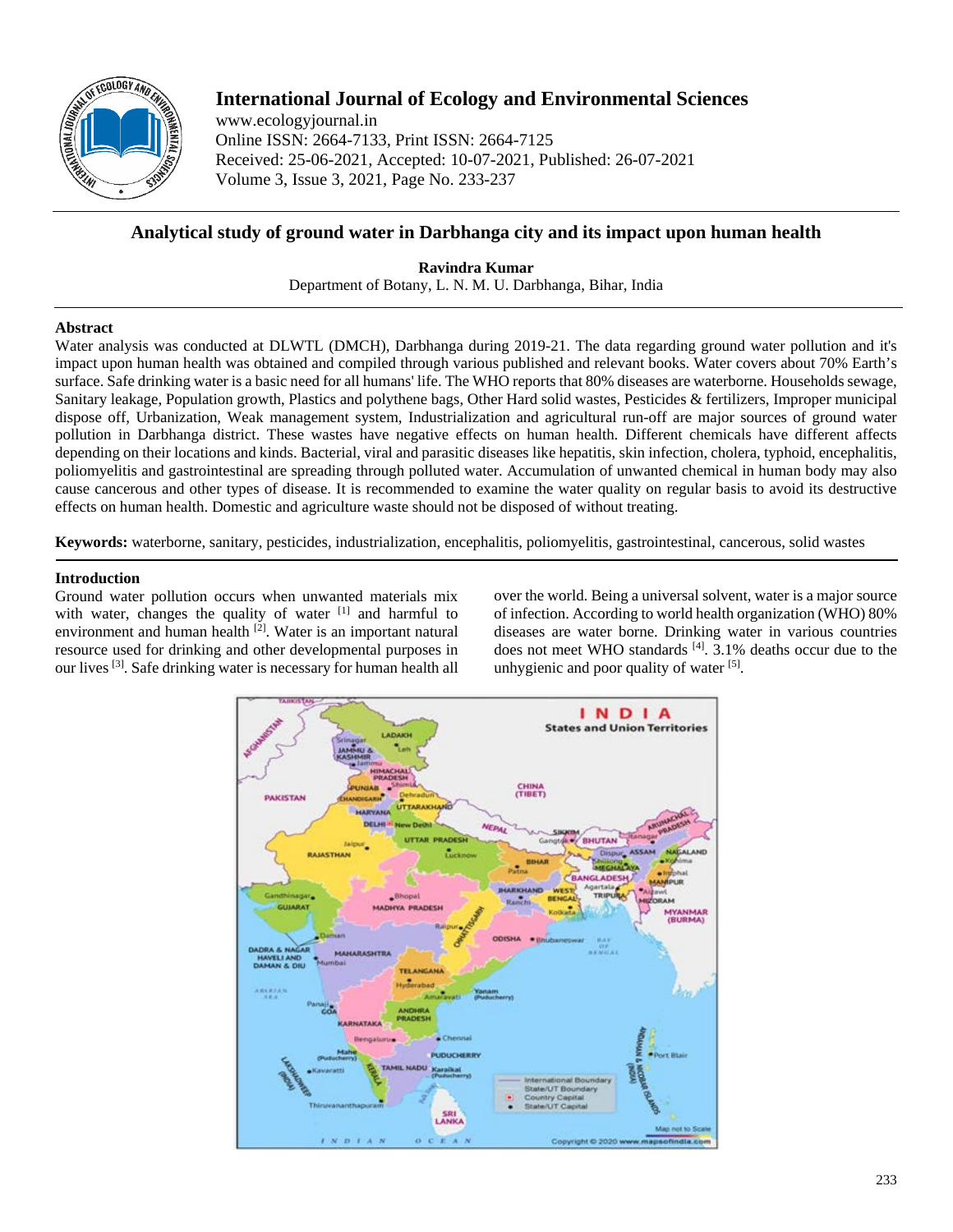

**Fig 1: (a).** Map of India showing Bihar location. (B).map of Bihar showing Darbhanga location.



Fig 1(c): Location and geology map of the study area showing sample locations.

Discharge of household sewages, sanitary leakage, plastic & polythene bags, other solid wastes, pesticides & fertilizers, factory effluent wastes, agricultural run off and atmospheric deposition are major causes of water pollution in the Darbhanga city of Bihar. Heavy metals and wastes that disposed off and factory waste can accumulate in ground, ponds and river, proving harmful to humans and animals. Toxins from phermaceutical wastes, sanitary leakage and factory wastes are the major cause

of immune suppression, reproductive failure and acute poisoning. Infectious diseases like cholera, typhoid fever [6] and other diseases gastroenteritis, diarrhea, vomiting, skin and kidney problem are spreading through polluted water [7]. Human health is affected by the direct damage of plants and animal nutrition. Water pollutants are killing fishes and other organisms that serve as food for human. Insecticides like DDT concentration is increasing along the food chain. These insecticides are harmful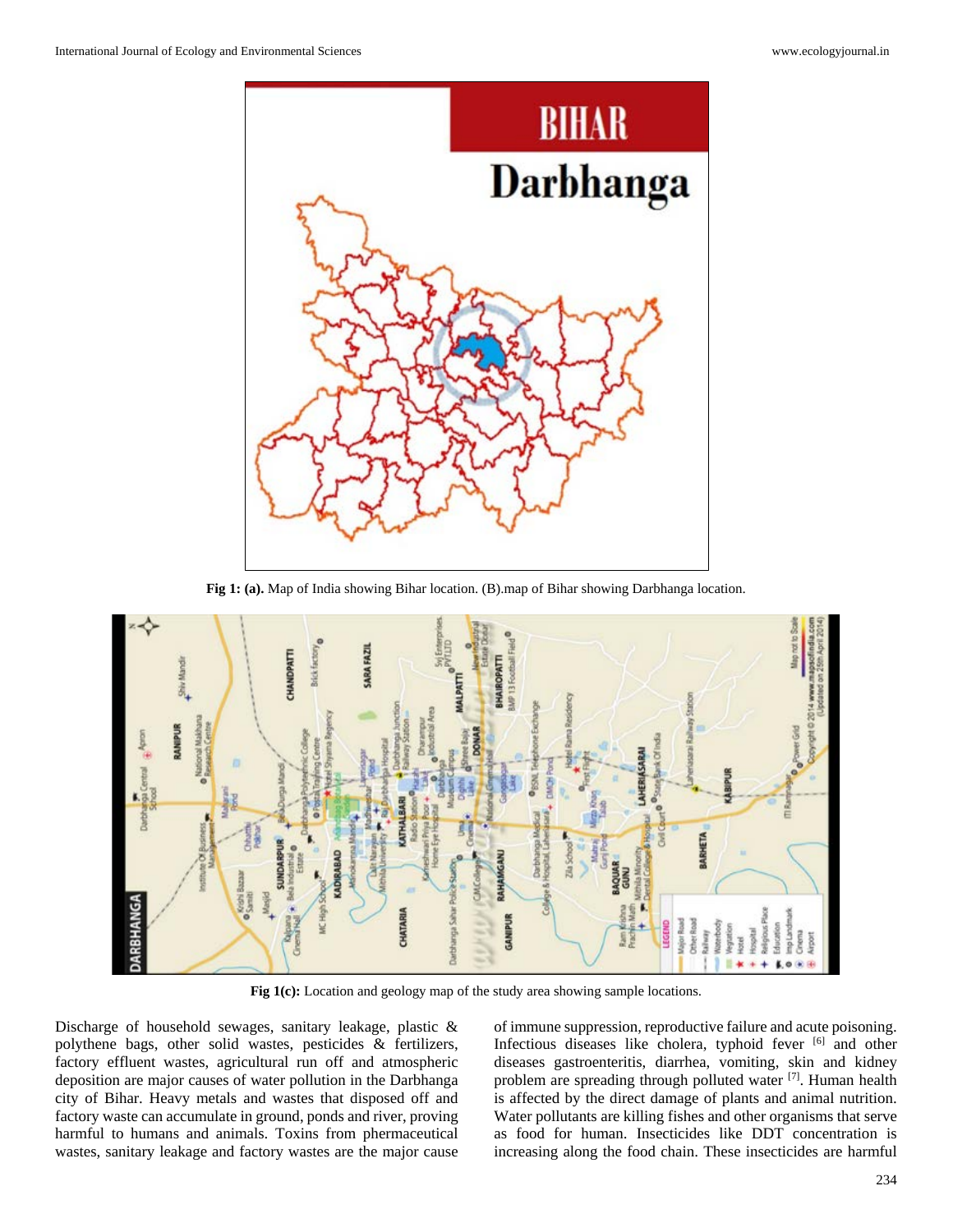#### for humans [8].

Folliwings are the major sources of water pollution in Darbhanga city –

- 1. Households sewage
- 2. Sanitary leakage
- 3. Deposition of rain water
- 4. Plastics and polythene bags
- 5. Other Hard solid wastes
- 6. Pesticides and fertilizers
- 7. Improper municipal dispose off
- 8. Urbanization
- 9. Weak management system
- Industrialization 10. Population growth

WHO is reported that 60 to 70% water pollution is caused by the domestic sewage. Waste from the households and factories like pharmaceutical, textile, pesticides, pulp and paper, machineary etc are polluting the ground water [9]. Polluted ground, ponds and river have intolerable smell and contains less flora and fauna. 80% of the world's population is facing threats to water security [8]. Large amount of domestic sewage is drained into ponds and river and most of the sewage is untreated. Domestic sewage contains toxicants, solid waste, plastic litters and bacterial contaminants and these toxic materials causes water pollution. Different factories effluents that is drained into ponds and river without treatment is the major cause of water pollution [9]. Hazardous material discharged from the factories is responsible for surface water and ground water contamination. Contaminant depends upon the nature of factory. Toxic metals enter into water and reduced the quality of water  $[10]$ . 25% pollution is caused by the factories and is more harmful  $[10]$ . Increasing population is creating many issues but it also plays negative role in polluting the water.

Population growth leads to increase in solid waste generation [11]. Solid and liquid waste is discharged into ponds and rivers. Water is also contaminated by human excreta. In contaminated water, a large number of bacteria are also found which is harmful for human health <sup>[10]</sup>. Government is incapable to supply essential needs to citizens because of increasing number of population. Sanitation facilities are improper in Darbhabga urban areas. Polythene bag and plastic waste is a major source of pollution. Waste is thrown away by putting it into plastic bags  $[10]$ . It is estimated that 1.25 lakhs out of 3.5 lakhs people of urban areas defecate in open. 60% people are using flush latrines and 30% are using pit latrines in urban. Sanitary leakage and open latrine are also caused adverse effects on people of Darbhanga city. Urbanization can cause many infectious diseases. Overcrowding, unhygienic conditions, unsafe drinking water are major health

issues in urban alongwith rural areas. One third of district population is susceptible to disease [9].

Insecticides and pesticides are used to kill bacteria, insects and different germs. Chemical containing pesticides are directly polluting the ground water and affect the quality of water. If pesticides are excess in amount or poorly managed then it would be hazardous for agriculture ecosystem  $[11]$ . Only 60% fertilizers are used in the soil other chemicals leached into soils polluting the water, algae and cyanobacteria are rich in polluted water and excess Phosphate & Nitrates run off leads to eutrophication. Residues of chemicals mix with ponds and river water due to flooding, heavy rainfall, excess irrigation and enter in the food chain. These chemicals are lethal for living organisms and many vegetables and fruits are contaminated with these chemicals [9]. Trace amounts of pharmaceutical in ground water also causes water pollution and it is dangerous to human health.

# **Impacts of ground water pollution on human health**

Definitely, There is a greater association between pollution and health problems. Disease causing microorganisms are known as pathogens and are spreading disease directly among humans. Some pathogens are worldwide some are found in well-defined area [9]. Many water borne diseases are spreading man to man [12]. Heavy rainfall and floods are related to extreme weather and creating different diseases in the Darbhanga city of Bihar. Approx 40% of the population of this town depends on food for vegetables that are grown in contaminated water. Many waterborne infectious diseases are linked with faecal pollution of water sources and results in faecal-oral route of infection [13]. Health risk associated with polluted water includes different diseases such as respiratory disease, cancer, diarrheal disease, neurological disorder and cardiovascular disease. Nitrogenous chemicals are responsible for cancer and blue baby syndrome [14]. Urbanl people don't have facility of treated water and use unprocessed water. Poor people are at greater risk of disease due to improper sanitation, hygiene and water supply. Contaminated water has large negative effects in those women who are exposed to chemicals during pregnancy; it leads to the increased rate of low birth weight as a result fetal health is affected.

Worst quality water destroys the crop production and infects our food which is hazardous for aquatic life and human life [7]. Pollutants disturb the food chain and heavy metals, especially iron affects the respiratory system of fishes and stunt growth of plants. An iron clog into fish gills and it is lethal to fishes, when these fishes are eaten by human leads to the major health issue. Metal contaminated water leads to hair loss, liver cirrhosis, renal failure [15] and neural disorder. There are following parameters which show the level of pollution in different sampling stations of Darbhanga city.

**Table 1:** Flactuation of various parameters during different sampling stations.

| <b>Sampling Stations</b> | рH   |     |     |     | Total hardness (Mg/l) $ Turbidity (NTu) $ Conductivity (Mho) $ TDS (Mg/)$ Faecal coliform (C/100ml) Iron (Mg/l) |        |
|--------------------------|------|-----|-----|-----|-----------------------------------------------------------------------------------------------------------------|--------|
| Bela                     | 8.50 | 180 | 569 | 372 |                                                                                                                 | V. / J |
| Kadirabad                | 8.41 | 240 | 632 | 465 |                                                                                                                 | 0.89   |
| Darbhanga junction       | 8.22 | 280 | 656 | 488 |                                                                                                                 | 1.07   |
| Donar                    | 8.18 | 340 | 725 | 586 |                                                                                                                 | 1.10   |
| Allapatti                | 8.16 | 430 | 823 | 640 |                                                                                                                 | 1.18   |
| Benta                    | 8.24 | 460 | 884 | 674 |                                                                                                                 |        |
| ∟aheriasarai court       | 8.46 | 310 | 532 | 412 |                                                                                                                 | 0.82   |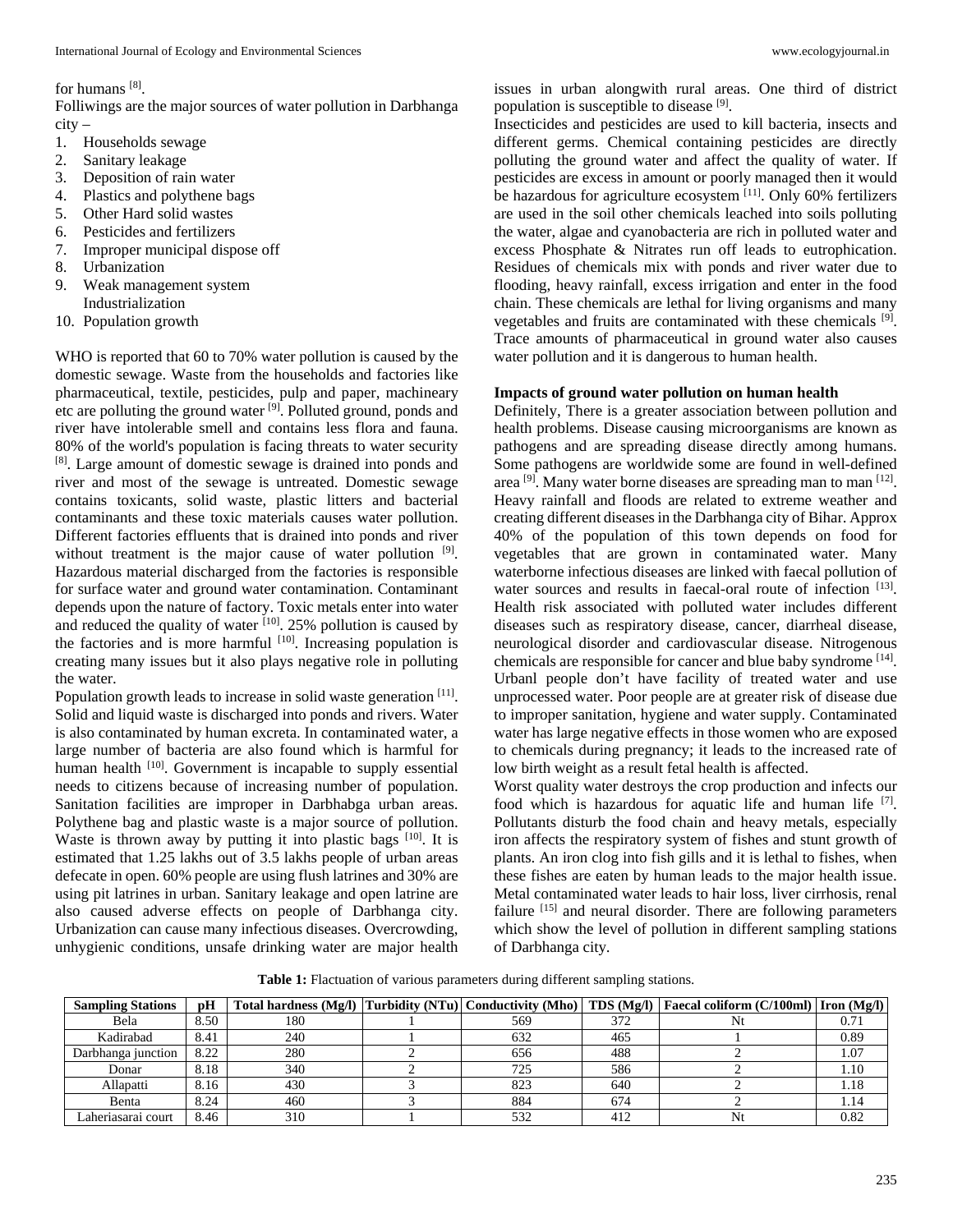#### **Bacterial diseases**

Untreated drinking water, sanitary leakage and faecal contamination of water in these areas (except Bela, Kadirabad and Laheriasarai court), is the major cause of diarrhea. Bacteria – such as campylobacter, Clostridium difficile, Escherichia coli spread diarrhea approx upto 15%. Fever, abdominal pain, nausea, headache are major symptoms of diarrhea. Good hygienic practices and use of antibiotics can prevent this disease. Disease cholera is caused by the contaminated water. Vibrio Cholerae is responsible for this disease. This bacterium produces toxins in digestive tracts. The symptoms of this disease are watery diarrhea, nausea, vomiting and watery diarrhea leads to dehydration and renal failure. Anti-microbial treatment is used to get rid of this disease. Shigellosis is a bacterial disease caused by Shigella bacteria. It affects the digestive tract of humans and damages the intestinal lining. Watery or bloody diarrhea, abdominal cramps, vomiting and nausea are symptoms and it can be cured with antibiotics and good hygienic practice. Salmonellosis infects the intestinal tract. Salmonella bacteria are found in contaminated water and it results in inflammation of intestine and often death occurs. Antibiotics are prescribed for this disease [16].

#### **Viral diseases**

Major viral disease like hepatitis is caused by contaminated water in these areas and infects the liver. Jaundice, loss of appetite, fatigue, discomfort and high fever are symptoms of hepatitis. If it persists for a long time it may be fatal and results in death. Vaccine is available for hepatitis and by adopting good hygienic practice; one can get rid of this disease [16]. Encephalitis is inflammatory disease spread by bite of infected mosquitoes. Culex mosquito lays their eggs in contaminated water. Most people don't show any symptoms but some symptoms are headache, high fever, muscle stiffness, convulsions however in severe cases coma and paralysis results. No vaccine is available for this disease [16]. Poliomyelitis virus is responsible for poliomyelitis. Sore throat, fever, nausea, constipation and diarrhea and sometimes paralysis are symptoms of poliomyelitis. Vaccine is available for this disease. Gastroenteritis is caused by different viruses including rotaviruses, adenoviruses, calciviruses and Norwalk virus. Symptoms of gastroenteritis are vomiting, headache and fever. Symptoms appear 1 to 2 days after infecting. Sickness can be dangerous among infants, young children and disabled person [16].

### **Parasitic diseases**

Parasitic disease cryptosporidiosis is caused in these areas by the cryptosporidium parvum. It is the disease and symptoms are diarrhea, loose or watery bowls, stomach cramps and upset stomach. Cryptosporidium is resistant to disinfection and affects immune system and it is the cause of diarrhoea and vomiting in humans [17]. Galloping amoeba is caused by the Entamoeba histolytica and affects stomach lining. This parasite undergoes cyst and non-cyst form. Infection occurs when cyst found in contaminated water and it is swallowed. Symptoms are fever, chills and watery diarrhea. According to WHO, diarrheal cases are about 4 billion and results in 2.2 million deaths in world<sup>[18]</sup>. Giardiasis is caused by Giardia lamblia. Cells of intestinal lining may become injure. Giardia is resistant to wintry temperature and disinfectant. Sometimes it is known as travelers' disease. People suffering from giardiasis have symptoms bloating, excess gas, watery diarrhea and weight loss.

#### **Conclusion and recommendations**

Ground Water pollution is a major issues in Darbhanga city and community is facing worst results of polluted water. Major sources of water pollution are discharge of domestic and agriculture wastes, sanitary leakage, population growth, plastics and polythene bags, other hard solid wastes, pesticides and fertilizers, rain deposition, improper municipal dispose off, urbanization, weak management system. Bacterial, viral and parasitic diseases are spreading through polluted water and affecting human health. Now a days many diseases ie. cancer, harmonal imbalance etc are caused due to accumulation of harmful chemicals in human body. It is recommended that there should be proper waste disposal system and waste should be treated before entering into ground, ponds and river. Educational and awareness programs should be organized to control the ground water pollution.

#### **References**

- 1. Kumar N, Sinha DK. Drinking water quality management through correlation studies among various physico-chemical parameters: A case study, IJES,2010:1(2):253-259.
- 2. Briggs D. Environmental pollution and the global burden of disease. British medical bulletin,2003:68:1-24.
- 3. Bibi S, Khan RL, Nazir R, *et al*. Heavy metals in drinking water of Lakki Marwat District, KPK, Pakistan. World applied sciences journal,2016:34(1):15-19.
- 4. Simpi B. *et al*. Analysis of water quality using Physicochemical parameters of Hosalli tank in Shimoga district of Karnataka, India, Global journal of science frontier, research,2011:1(3):31-34.
- 5. Pawari MJ, Gawande S. Ground water pollution & its consequence. International journal of engineering research and general science,2015:3(4):773-76.
- 6. Juneja T, Chauhdary A. Assessment of water quality and its effect on the health of residents of Jhunjhunu district, Rajasthan: A cross sectional study. Journal of public health and epidemiology,2013:5(4):186-91.
- 7. Khan MA, Ghouri AM. Environmental Pollution: Its effects on life and its remedies. Journal of arts, science and commerce,2011:2(2):276-85.
- 8. Owa FD. Water Pollution sources, effects, control and management. Mediterranean journal of social sciences, 2013:4(8):65-8.
- 9. Kamble SM. Water pollution and public health issues in Kolhapur city in Maharashtra. International journal of scientific and research publications,2014:4(1):1-6.
- 10. Desai N, Smt Vanitaben. A study on the water pollution based on the environmental problem. Indian Journal of Research,2014:3(12):95-96.
- 11. Khurana I, Sen R. Drinking water quality in rural India: Issues and approaches-Water Aid. India water Portal, 2008.
- 12. Halder JN, Islam MN. Water pollution and its impact on the human health. Journal of environment and human, 2015:2(1):36-46.
- 13. Corcoran E, Nellemann C, Baker E, *et al*. Sick water? The central role of wastewater management in sustainable